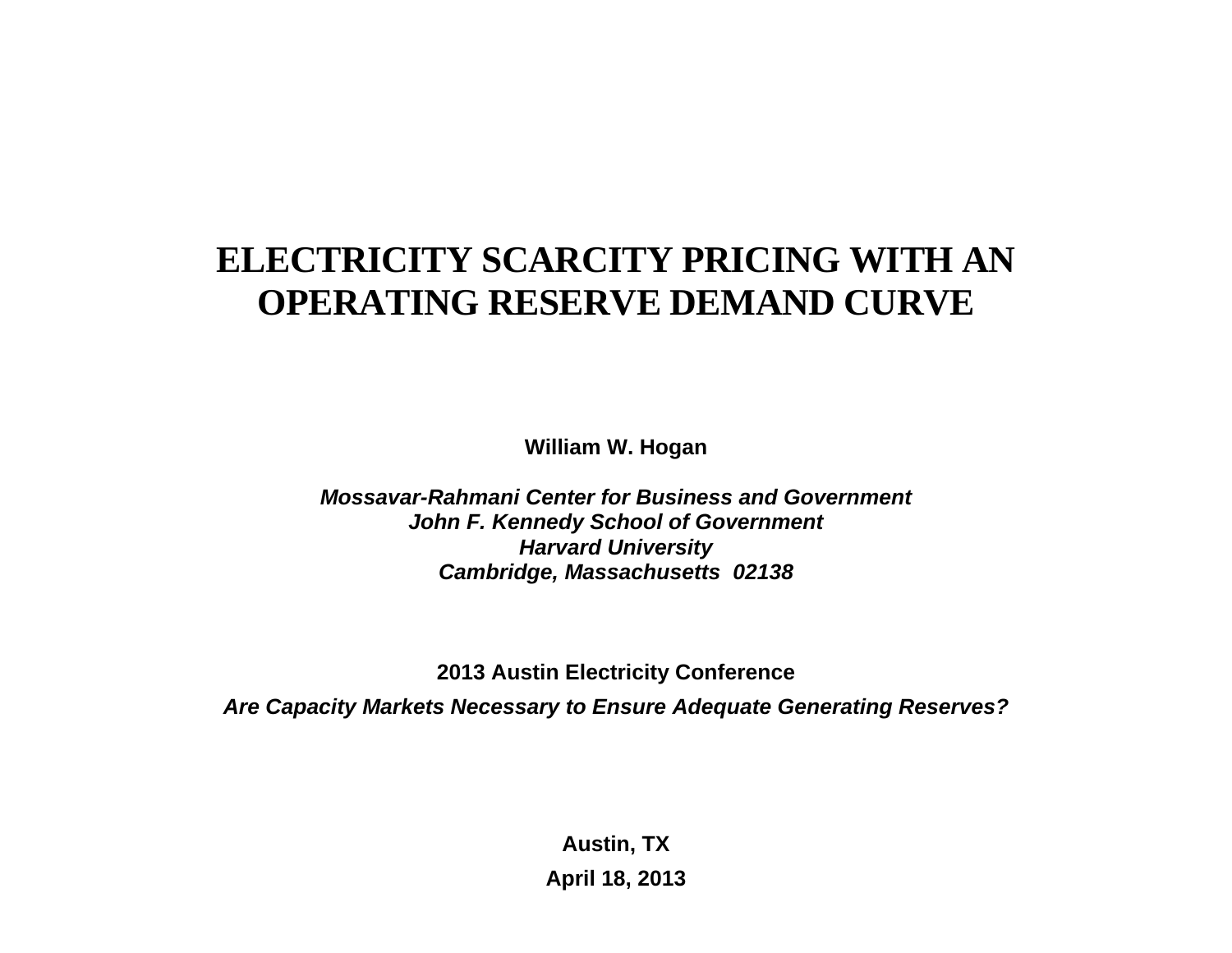### **ELECTRICITY MARKET A Consistent Framework**

**The example of successful central coordination, CRT, Regional Transmission Organization (RTO) Millennium Order (Order 2000) Standard Market Design (SMD) Notice of Proposed Rulemaking (NOPR), "Successful Market Design" provides a workable market framework that is working in places like New York, PJM in the Mid-Atlantic Region, New England, the Midwest, California, SPP, and Texas. This efficient market design is under (constant) attack.**

"Locational marginal pricing (LMP) is the electricity spot pricing model that serves as the benchmark for market design – the textbook ideal that should be the target for policy makers. A trading arrangement based on LMP takes all relevant generation and transmission costs appropriately into account and hence supports optimal investments."(International Energy Agency, Tackling Investment Challenges in Power Generation in IEA Countries: Energy Market Experience, Paris, 2007, p. 16.)



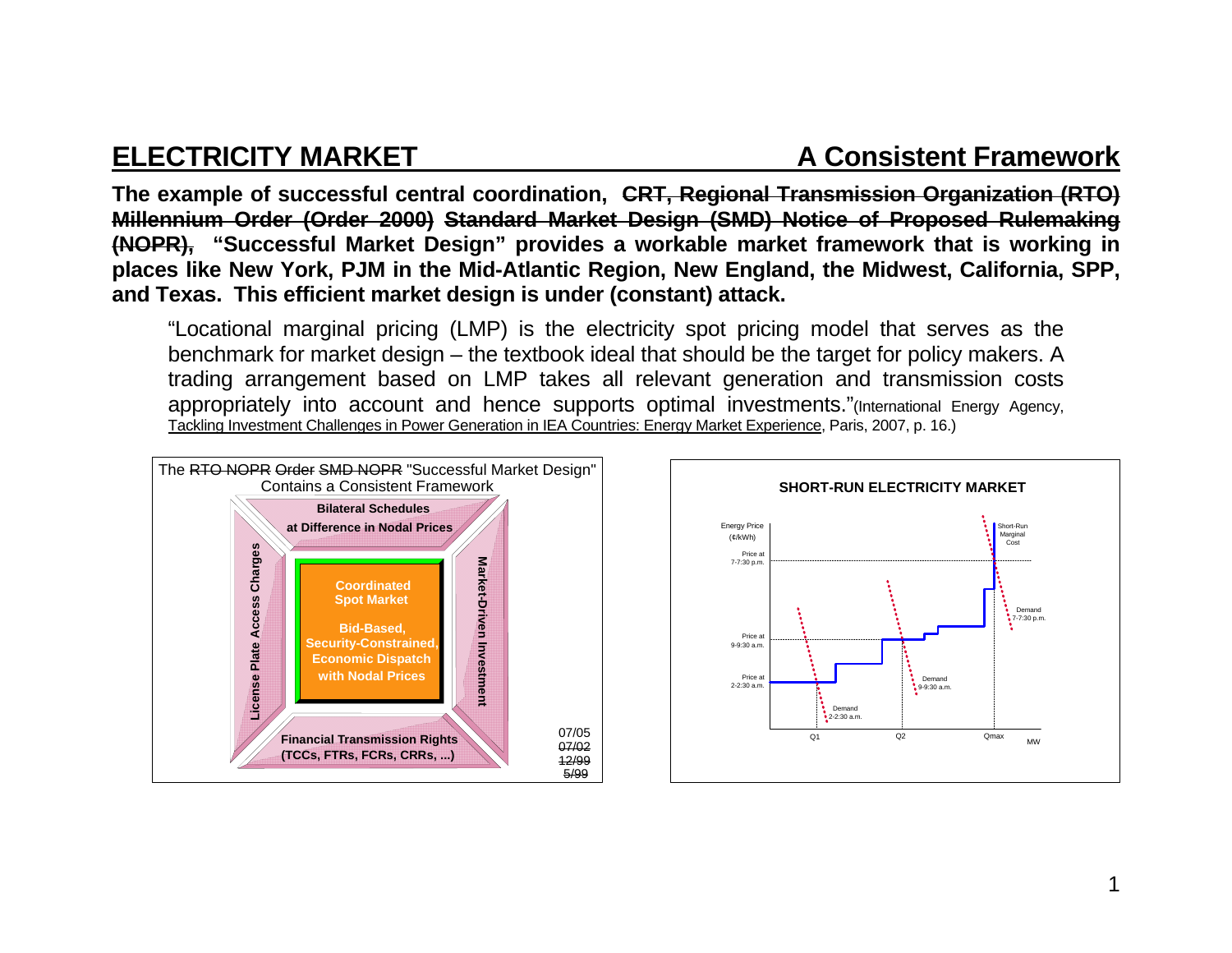**Early market designs presumed a significant demand response. Absent this demand participation most markets implemented inadequate pricing rules equating prices to variable costs even when capacity is constrained. This produces a "missing money" problem.** 

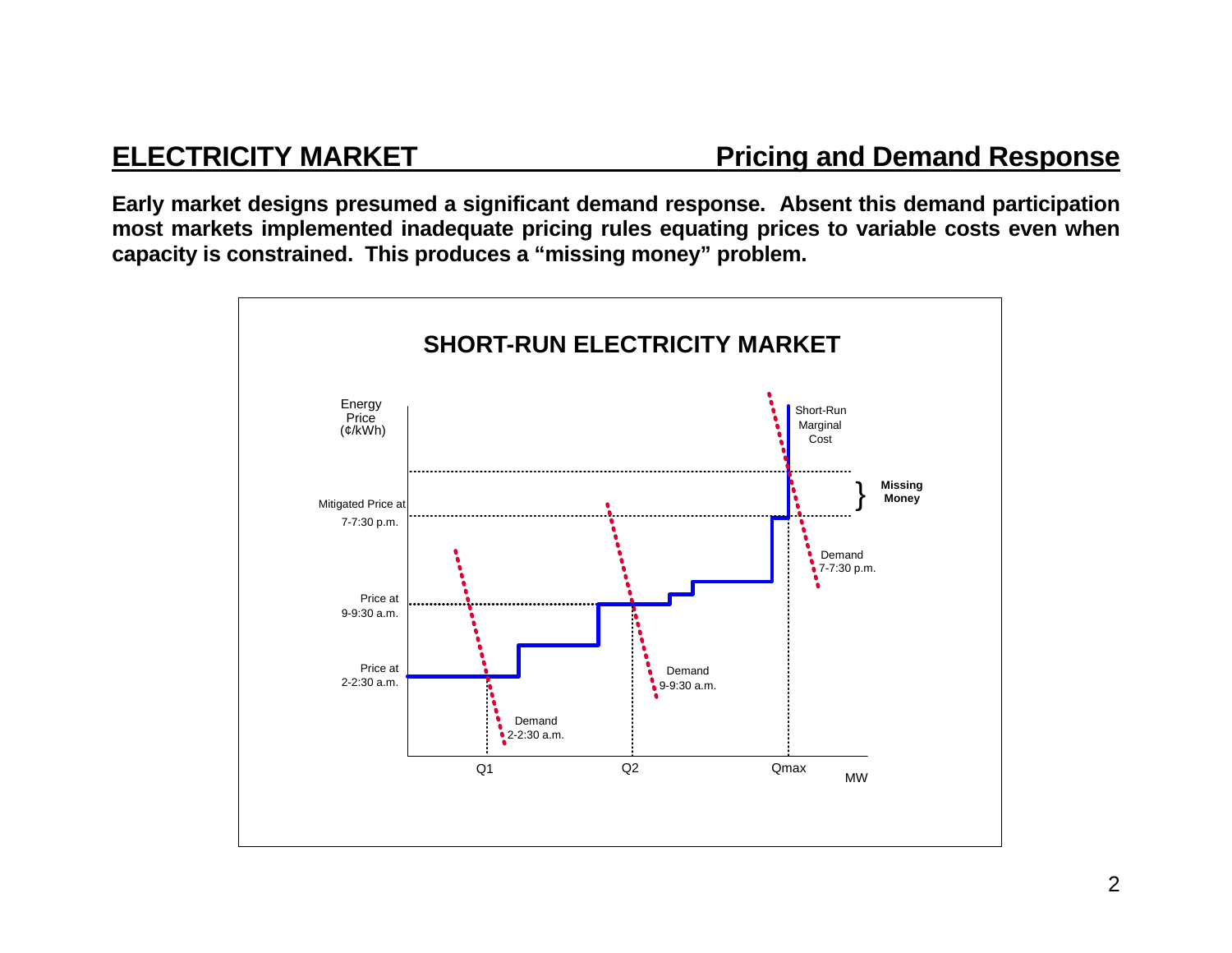## **ELECTRICITY MARKET SCARGISTS AND SCARGISTS AND SCARGISTS SCARGISTS**

**Scarcity pricing presents an important challenge for Regional Transmission Organizations (RTOs) and electricity market design. Simple in principle, but more complicated in practice, inadequate scarcity pricing is implicated in several problems associated with electricity markets.** 

- **Investment Incentives.** Inadequate scarcity pricing contributes to the "missing money" needed to support new generation investment. The policy response has been to create capacity markets. Better scarcity pricing would reduce the challenges of operating good capacity markets.
- **Demand Response.** Higher prices during critical periods would facilitate demand response and distributed generation when it is most needed. The practice of socializing payments for capacity investments compromises the incentives for demand response and distributed generation.
- **Renewable Energy.** Intermittent energy sources such as solar and wind present complications in providing a level playing field in pricing. Better scarcity pricing would reduce the size and importance of capacity payments and improve incentives for renewable energy.
- **Transmission Pricing.** Scarcity pricing interacts with transmission congestion. Better scarcity pricing would provide better signals for transmission investment.

**Smarter scarcity pricing would mitigate or substantially remove the problems in all these areas. While long-recognized, the need for smarter prices for a smarter grid promotes interest in better theory and practice of scarcity pricing.<sup>1</sup>**

FERC, Order 719, October 17, 2008.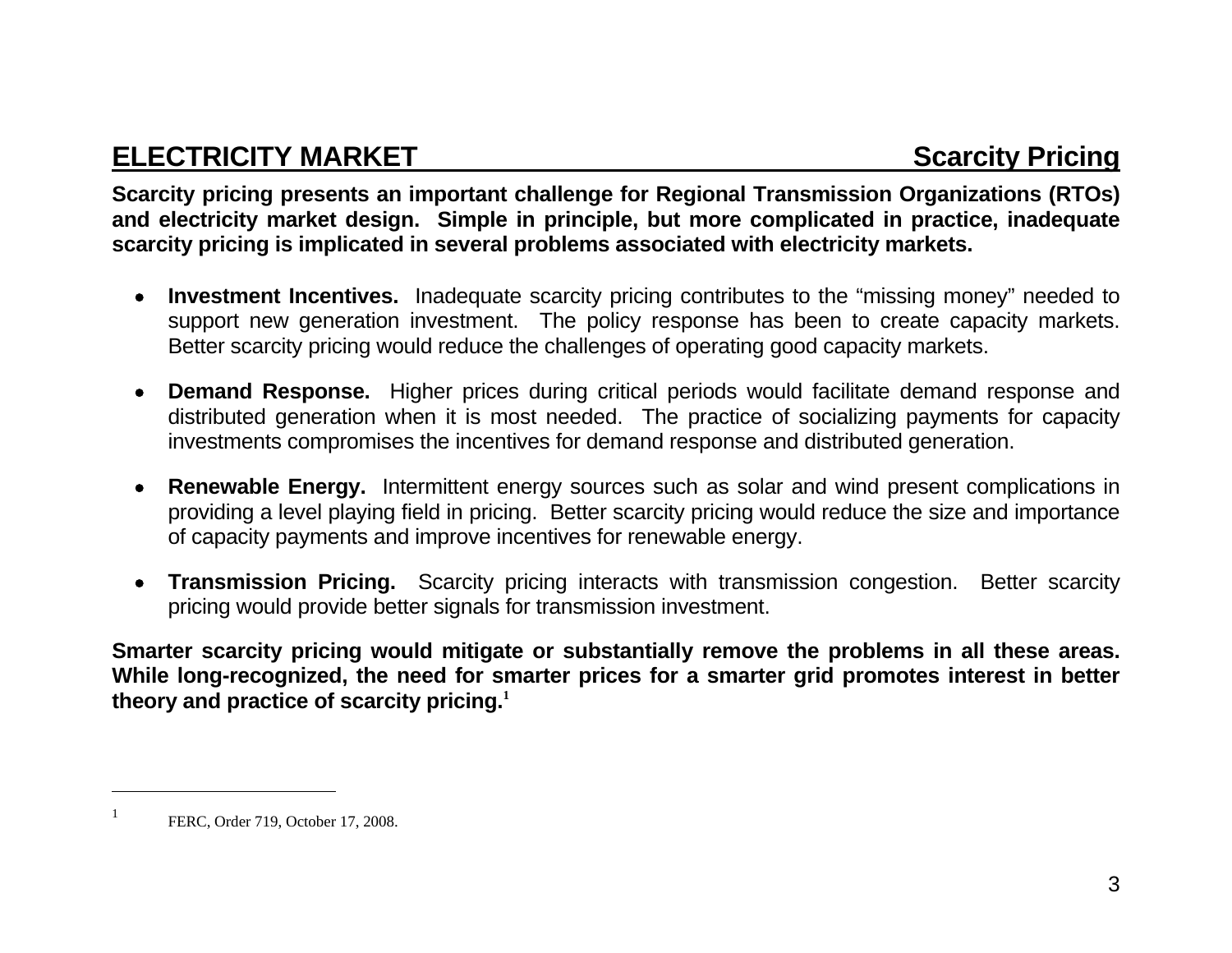**Operating reserve demand curve would reflect capacity scarcity.** 

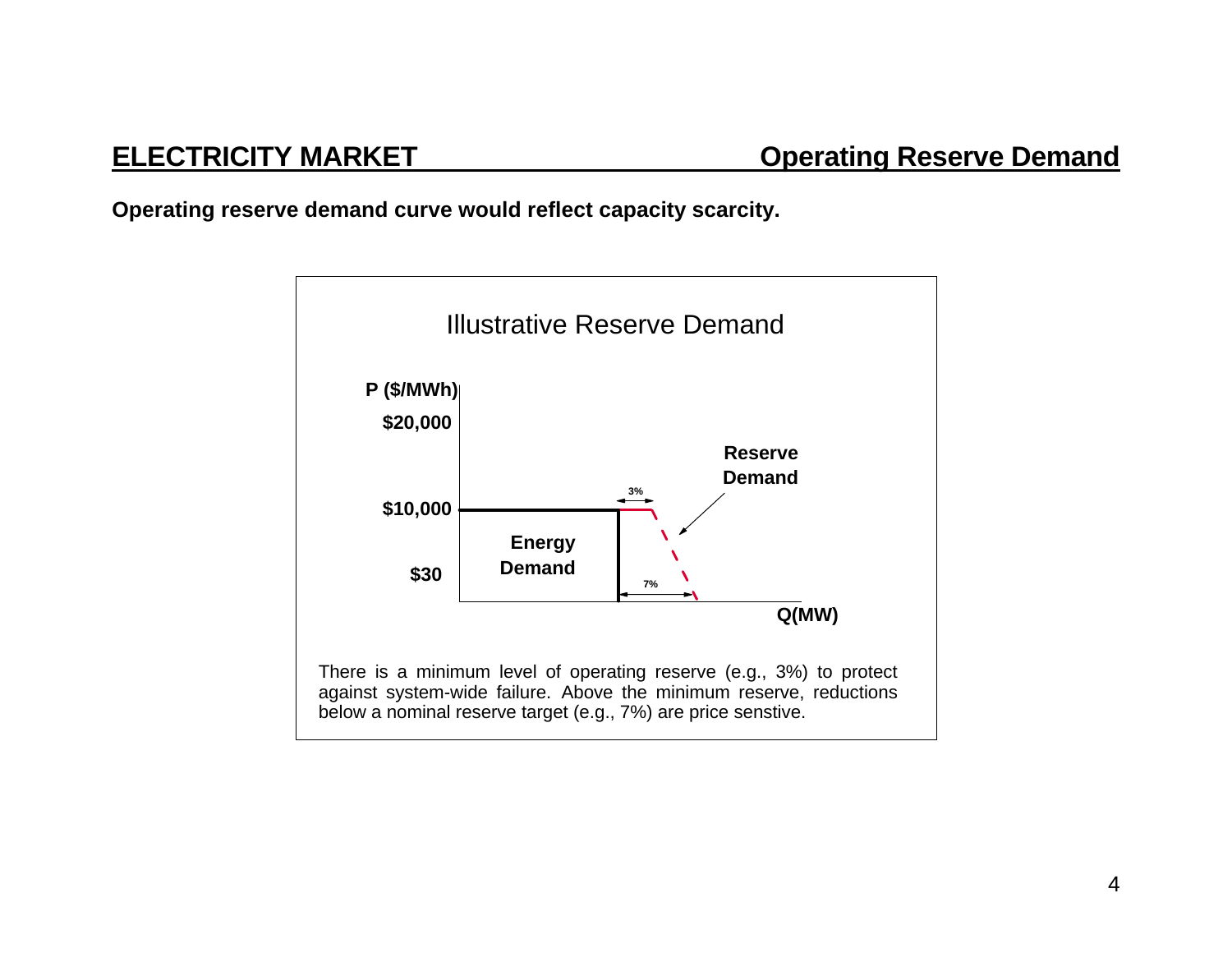### **ELECTRICITY MARKET Generation Resource Adequacy**

**Market clearing addresses the "missing money."** 

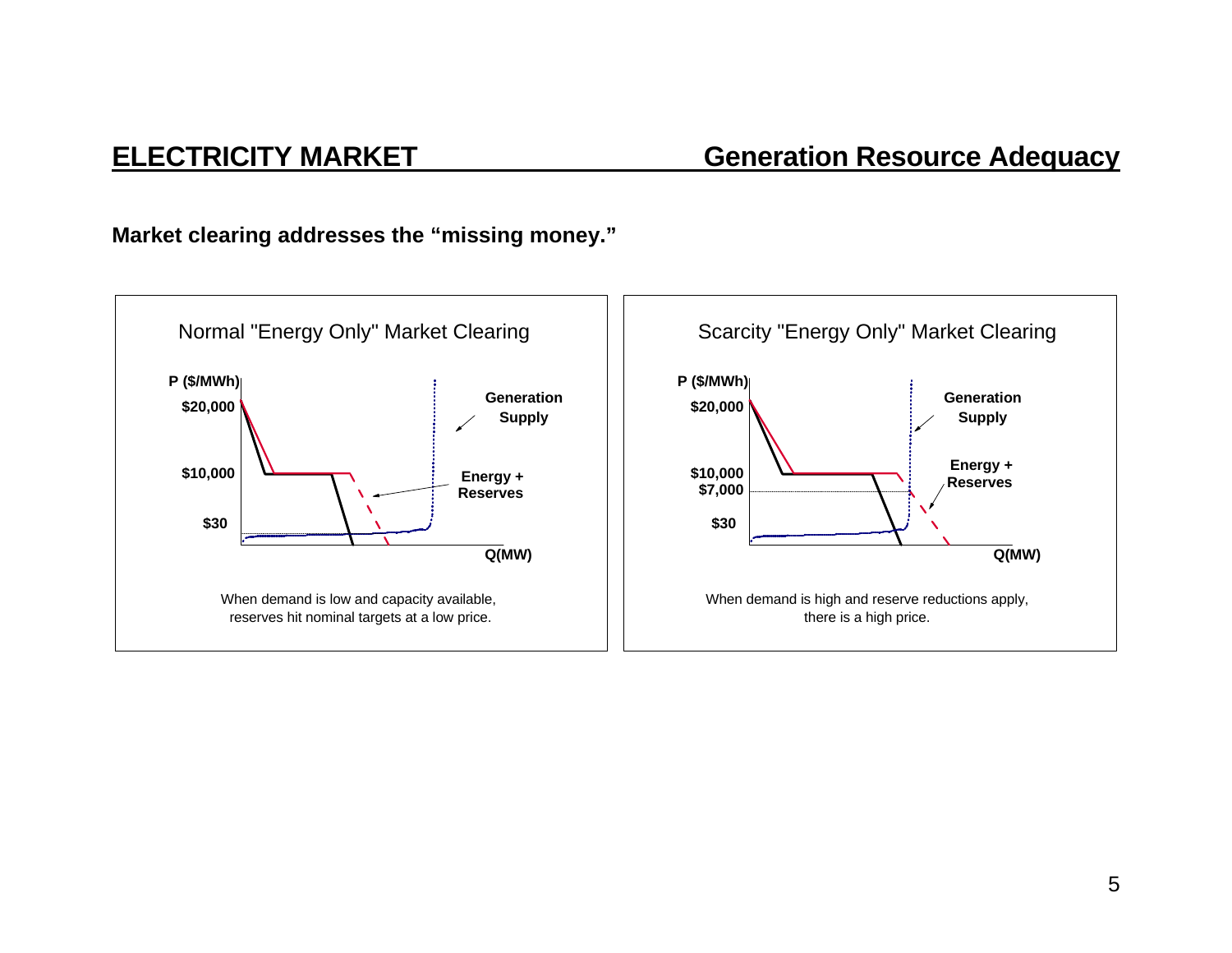### **ELECTRICITY MARKET Smart Pricing ATTACK SMARKET**

**A critical connection is the treatment of operating reserves and construction of operating reserve demand curves. The basic idea of applying operating reserve demand curves is well tested and found in operation in important RTOs.** 

- **NYISO.** See NYISO Ancillary Service Manual, Volume 3.11, Draft, April 14, 2008, pp. 6-19-6-22.
- $\bullet$ **ISONE.** FERC Electric Tariff No. 3, Market Rule I, Section III.2.7, February 6, 2006.
- $\bullet$ **MISO.** FERC Electric Tariff, Volume No. 1, Schedule 28, January 22, 2009.**<sup>2</sup>**
- **PJM.** PJM Manual 11, Energy & Ancillary Services Market Operations, Revision: 59, April 1, 2013.

**The underlying models of operating reserve demand curves differ across RTOs. One need is for a framework that develops operating reserve demand curves from first principles to provide a benchmark for the comparison of different implementations.** 

- $\bullet$  **Operating Reserve Demand Curve Components.** The inputs to the operating reserve demand curve construction can differ and a more general model would help specify the result.
- $\bullet$  **Locational Differences and Interactions.** The design of locational operating reserve demand curves presents added complications in accounting for transmission constraints.
- $\bullet$  **Economic Dispatch.** The derivation of the locational operating demand curves has implications for the integration with economic dispatch models for simultaneous optimization of energy and reserves.

<sup>&</sup>lt;sup>2</sup> "For each cleared Operating Reserve level less than the Market-Wide Operating Reserve Requirement, the Market-Wide Operating Reserve Demand Curve price shall be equal to the product of (i) the Value of Lost Load ("VOLL") and (ii) the estimated conditional probability of a loss of load given that a single forced Resource outage of 100 MW or greater will occur at the cleared Market-Wide Operating Reserve level for which the price is being determined. ... The VOLL shall be equal to \$3,500 per MWh." MISO, FERC Electric Tariff, Volume No. 1, Schedule 28, January 22, 2009, Sheet 2226.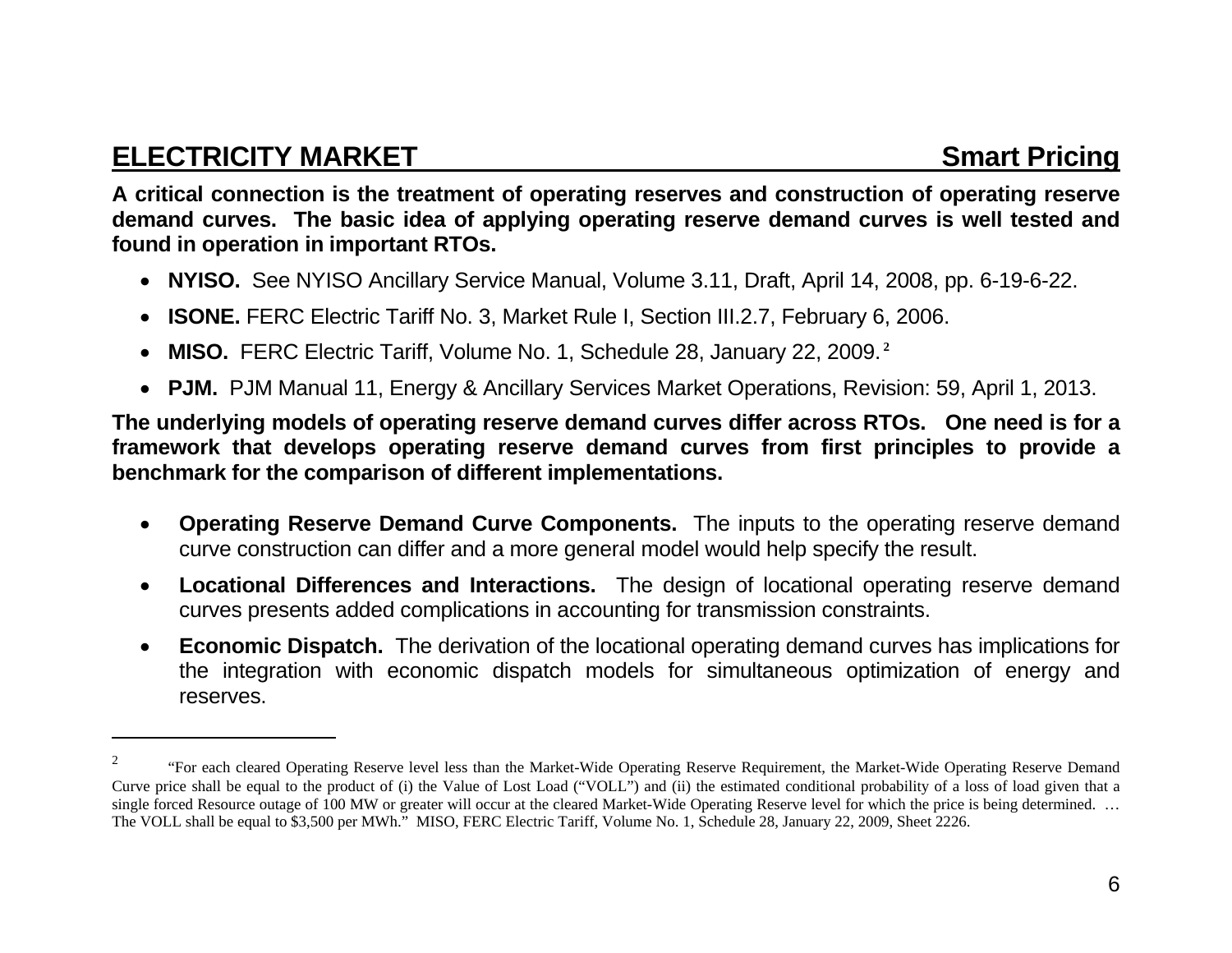## **ELECTRICITY MARKET ERCOT Operating Reserves**

**An application of the model for the case of ERCOT illustrates the possible scale of the impacts.** 

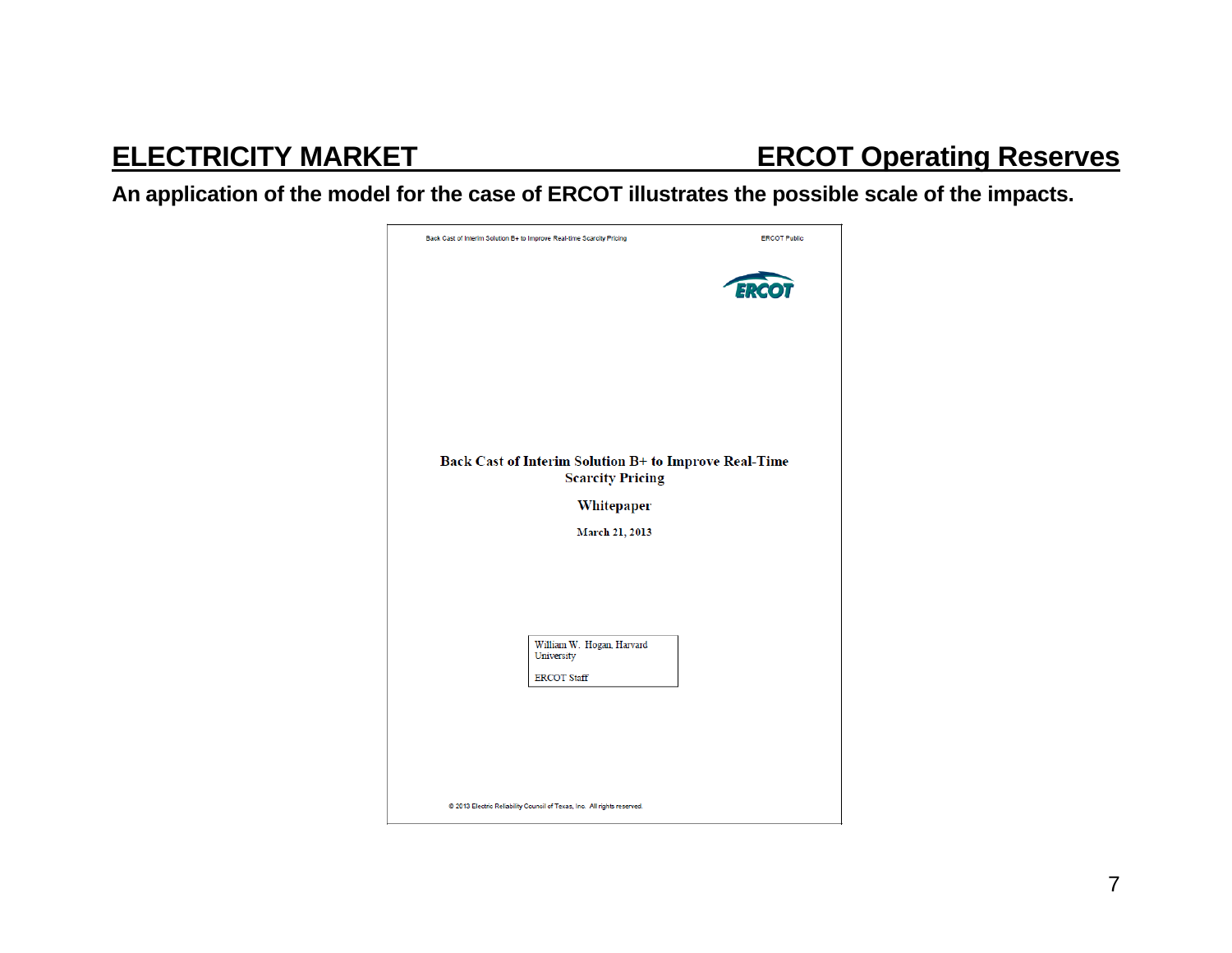## **ELECTRICITY MARKET ERCOT Operating Reserves**

**An application of the model for the case of ERCOT illustrates the possible scale of the impacts. The purpose of the back cast was to suggest the scale of the scarcity prices that would have been relevant under the tight conditions that existed in 2011 and the greater abundance of capacity in 2012. The charge was not to simulate the full system to include changes in behavior and dispatch, which could be expected to occur. Rather the mandate was to assume the same offers, bids and dispatch that actually occurred, and then recalculate the energy and reserve prices. This provides a first order approximation of the effects of scarcity pricing.**

By way of comparison, the "ERCOT-wide load-weighted average real-time energy price was \$53.23 per MWh in 2011, a 35 percent increase from \$39.40 per MWh in 2010." (Potomac Economics, 2012)

| <b>VOLL</b> | <b>Energy-weighted average price</b><br>increase with X at 1375 MW<br>$(\frac{\mathcal{M}}{\mathbf{W}})$ |      |                            | $\sum_{i=1}^{n}$<br><b>Energy-weighted average price</b><br>increase with X at 1750 MW<br>$(\frac{\mathcal{M}}{\mathbf{W}})$ |      |                            |
|-------------|----------------------------------------------------------------------------------------------------------|------|----------------------------|------------------------------------------------------------------------------------------------------------------------------|------|----------------------------|
|             | 2011                                                                                                     | 2012 | 2011 &<br>2012<br>combined | 2011                                                                                                                         | 2012 | 2011 &<br>2012<br>combined |
| \$5000/MWh  | 7.00                                                                                                     | 1.08 | 4.08                       | 12.03                                                                                                                        | 2.40 | 7.28                       |
| \$7000/MWh  | 11.27                                                                                                    | 1.56 | 6.48                       | 19.06                                                                                                                        | 3.45 | 11.35                      |
| \$9000/MWh  | 15.54                                                                                                    | 2.05 | 8.87                       | 26.08                                                                                                                        | 4.50 | 15.42                      |

### **Table 1 : Energy-weighted average energy price adder (and Online reserve price) (\$/MWh) for 2011 & 2012 for different VOLLs and minimum contingency levels (X)**

Source:(ERCOT Staff & Hogan, 2013)

**ERCOT Staff, & Hogan, W. W. (2013). "Back Cast of Interim Solution B + to Improve Real-Time Scarcity Pricing White Paper." Potomac Economics. (2012). "2011 State of the Market Report for the ERCOT Wholesale Electricity Markets."**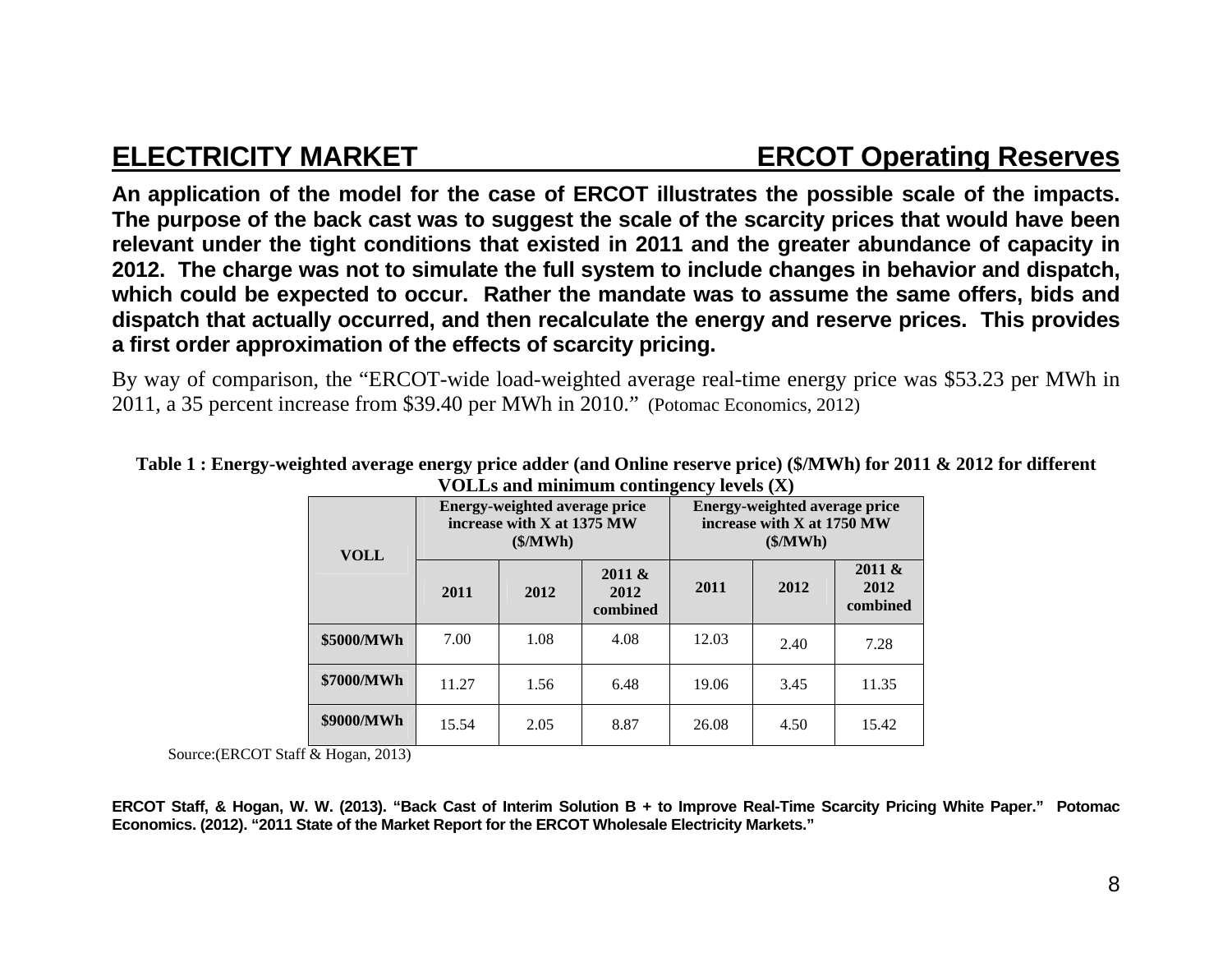### **ELECTRICITY MARKET Scarcity Pricing and Resource Adequacy**

**Better scarcity pricing would improve many aspects of market efficiency. In addition, better scarcity pricing would contribute towards making up the missing money and supporting resource adequacy. Would better scarcity pricing be enough to resolve the resource adequacy problem?** 

- **Posing a choice between capacity markets and better scarcity pricing is a false dichotomy.**  Even if the scarcity pricing is not enough and a long-term capacity market is necessary, better scarcity pricing would make the capacity market less important and thereby mitigate some of the unintended consequences.
- **Resource adequacy depends on the planning standard.** The planning reserve margin rests on criteria such as the 1-event-in-10-years standard that appears to be a rule of thumb rather than a result derived from first principles. Depending on the details of filling in missing pieces in the economic analysis, the VOLL implied by the reliability standard is at least an order of magnitude larger than the range that would be consistent with actual choices and technology opportunities. There is general agreement that applying reasonable estimates of VOLL and the cost-benefit criterion of welfare maximization would not support the typical planning reliability standards.
- **Justification of the planning standard would depend on a more nuanced argument for market failure that goes well beyond suppressed scarcity prices.** A more complicated argument might address dynamic issues about the credibility of future market returns versus future regulatory mandates. The volatility and uncertainty of market forces might tip the argument one way or the other. Or a different engineering argument might call for efforts to compensate for the errors of approximation in the engineering models that underpin both the reliability planning studies and the cost-benefit analyses. These efforts might include a margin of safety beyond the already conservative assumptions of security constrained n-1 contingency analysis.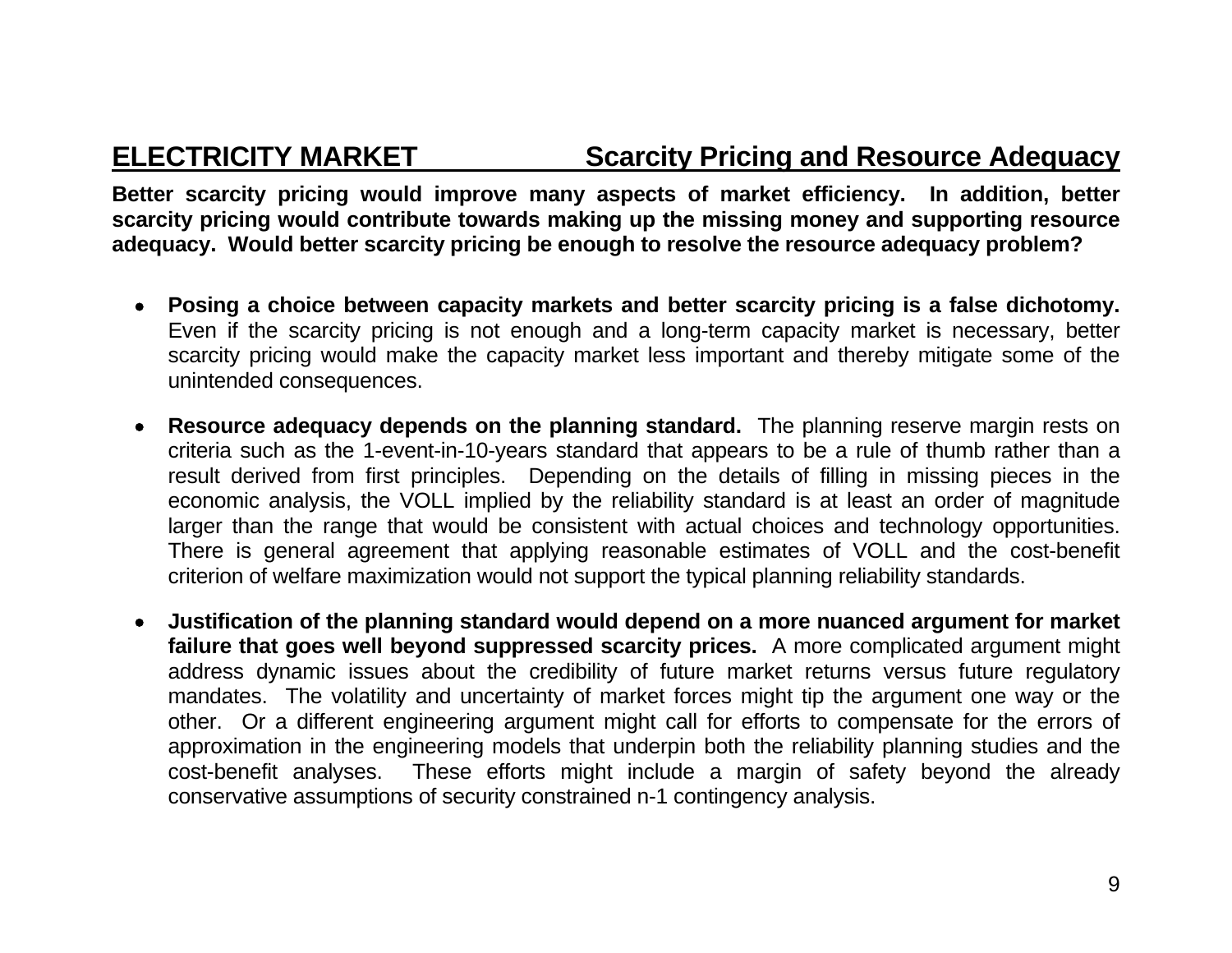### **Improved pricing through an explicit operating reserve demand curve raises a number of issues.**

**Demand Response:** Better pricing implemented through the operating reserve demand curve would provide an important signal and incentive for flexible demand participation in spot markets.

**Price Spikes:** A higher price would be part of the solution. Furthermore, the contribution to the "missing money" from better pricing would involve many more hours and smaller price increases.

*Practical Implementation:* NYISO, ISONE, MISO and PJM implementations dispose of any argument that it would be impractical to implement an operating reserve demand curve. The only issues are the level of the appropriate price and the preferred model of locational reserves.

*Operating Procedures:* Implementing an operating reserve demand curve does not require changing the practices of system operators. Reserve and energy prices would be determined simultaneously treating decisions by the operators as being consistent with the adopted operating reserve demand curve.

*Multiple Reserves:* The demand curve would include different kinds of operating reserves, from spinning reserves to standby reserves.

*Reliability:* Market operating incentives would be better aligned with reliability requirements.

*Market Power:* Better pricing would remove ambiguity from analyses of high prices and distinguish (inefficient) economic withholding through high offers from (efficient) scarcity pricing derived from the operating reserve demand curve.

*Hedging:* Day-ahead and longer term forward markets can reflect expected scarcity costs, and price in the risk.

*Increased Costs:* The higher average energy costs from use of an operating reserve demand curve do not automatically translate into higher costs for customers. In the aggregate, there is an argument that costs would be lower.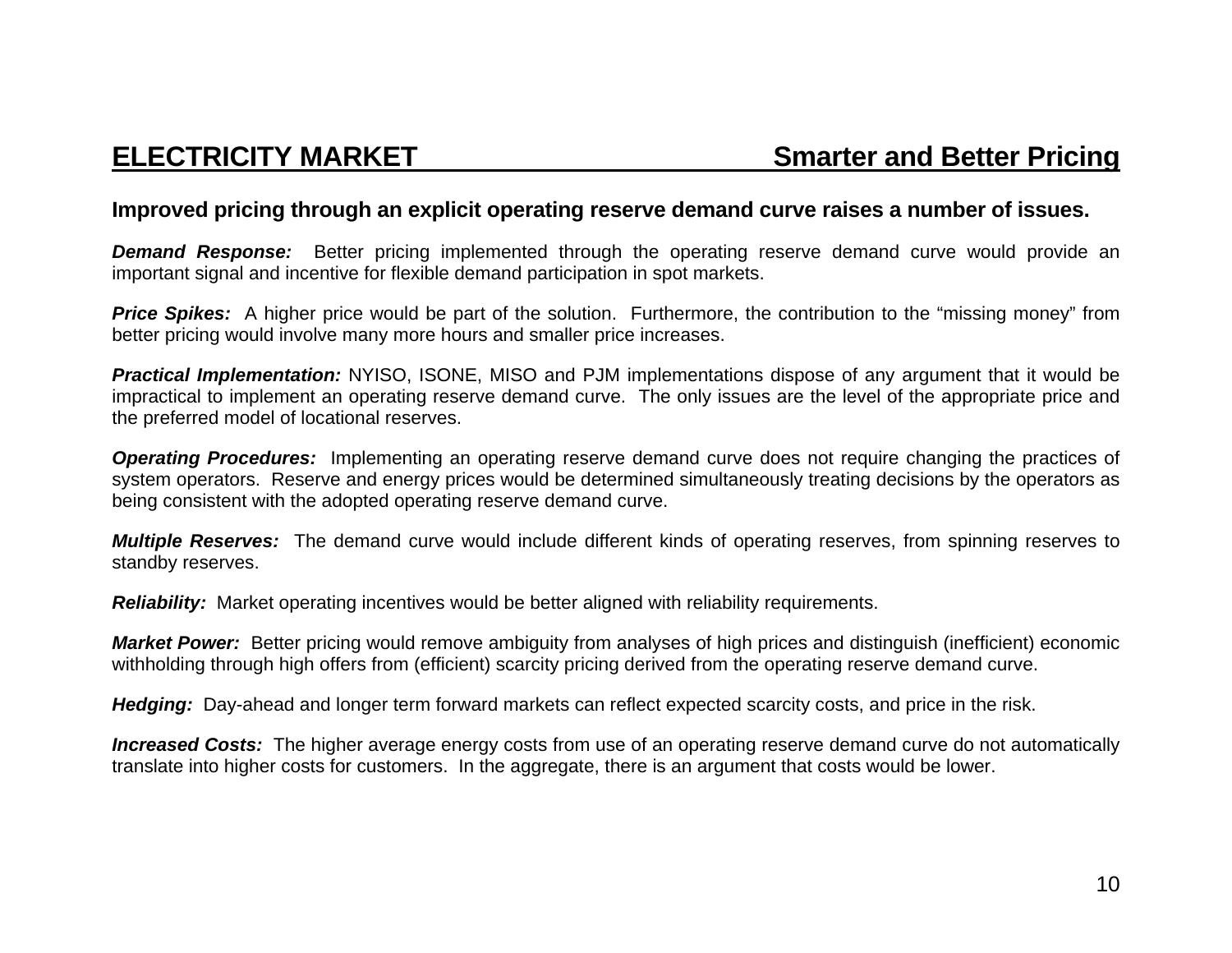## **ELECTRICITY MARKET COPER CONTROLLY CONTRACT CONTRACT CONTRACT CONTRACT CONTRACT CONTRACT CONTRACT CONTRACT CONTRACT CONTRACT CONTRACT CONTRACT CONTRACT CONTRACT CONTRACT CONTRACT CONTRACT CONTRACT CONTRACT CONTRACT CONTRA**

**On the development of an operating reserve demand curve.** 

**Appendix**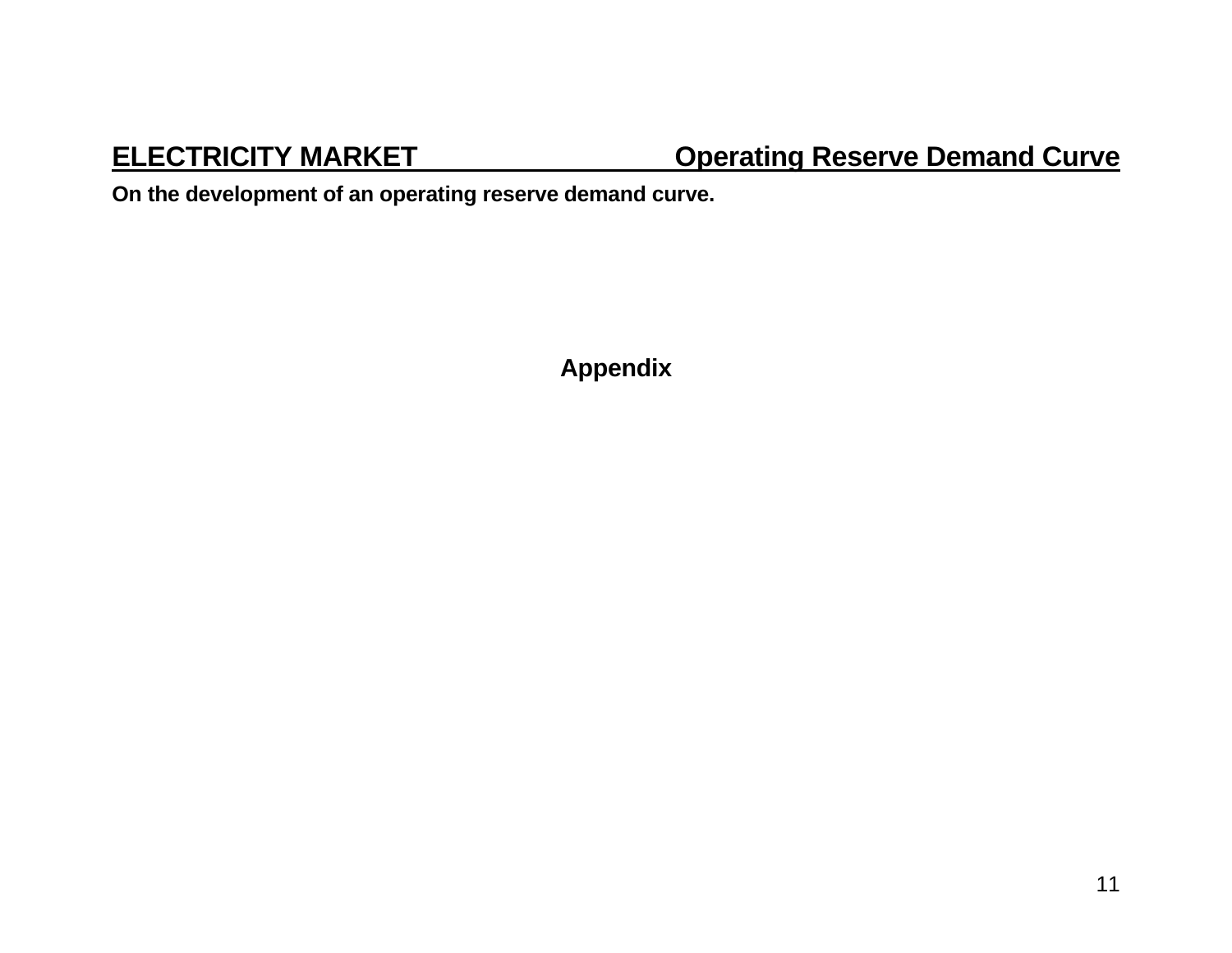### **ELECTRICITY MARKET An Economic Dispatch Model**

**Begin with an expected value formulation of economic dispatch that might appeal in principle. Given benefit (** *B***) and cost (** *C***) functions, demand (** *d***), generation (** *g***), plant capacity (***Cap***), reserves (***r***), commitment decisions (** *<sup>u</sup>***), transmission constraints (** *H***), and state probabilities (** *p***):** 

$$
\begin{aligned}\n\max_{\substack{y^i, d^i, g^i, r, u \in (0,1)}} p_0 \left( B^0 \left( d^0 \right) - C^0 \left( g^0, r, u \right) \right) + \sum_{i=1}^N p_i \left( B^i \left( d^i, d^0 \right) - C^i \left( g^i, g^0, r, u \right) \right) \\
\text{s.t.} \\
y^i &= d^i - g^i, \quad i = 0, 2, \dots, N, \\
t^i y^i &= 0, \quad i = 0, 1, 2, \dots, N, \\
H^i y^i & \le b^i, \quad i = 0, 1, 2, \dots, N, \\
g^0 + r & \le u \cdot Cap^0, \\
g^i & \le u \cdot Cap^i, \quad i = 1, 2, \dots, N, \\
g^i & \le u \cdot Cap^i, \quad i = 0, 1, 2, \dots, N.\n\end{aligned}
$$

Suppose there are *K* possible contingencies. The interesting cases have  $K\gg 10^3$ . The number of possible system states is  $\,N=2^{\kappa}$  , or more than the stars in the Milky Way. Some approximation will be in order. $^3$ 

<sup>&</sup>lt;sup>3</sup> Shams N. Siddiqi and Martin L. Baughman, "Reliability Differentiated Pricing of Spinning Reserve," IEEE Transactions on Power Systems, Vol. 10, No. 3, August 1995, pp.1211-1218. José M. Arroyo and Francisco D. Galiana, "Energy and Reserve Pricing in Security and Network-Constrained Electricity Markets," IEEE Transactions On Power Systems, Vol. 20, No. 2, May 2005, pp. 634-643. François Bouffard, Francisco D. Galiana, and Antonio J. Conejo, "Market-Clearing With Stochastic Security—Part I: Formulation," IEEE Transactions On Power Systems, Vol. 20, No. 4, November 2005, pp. 1818-1826; "Part II: Case Studies," pp. 1827-1835.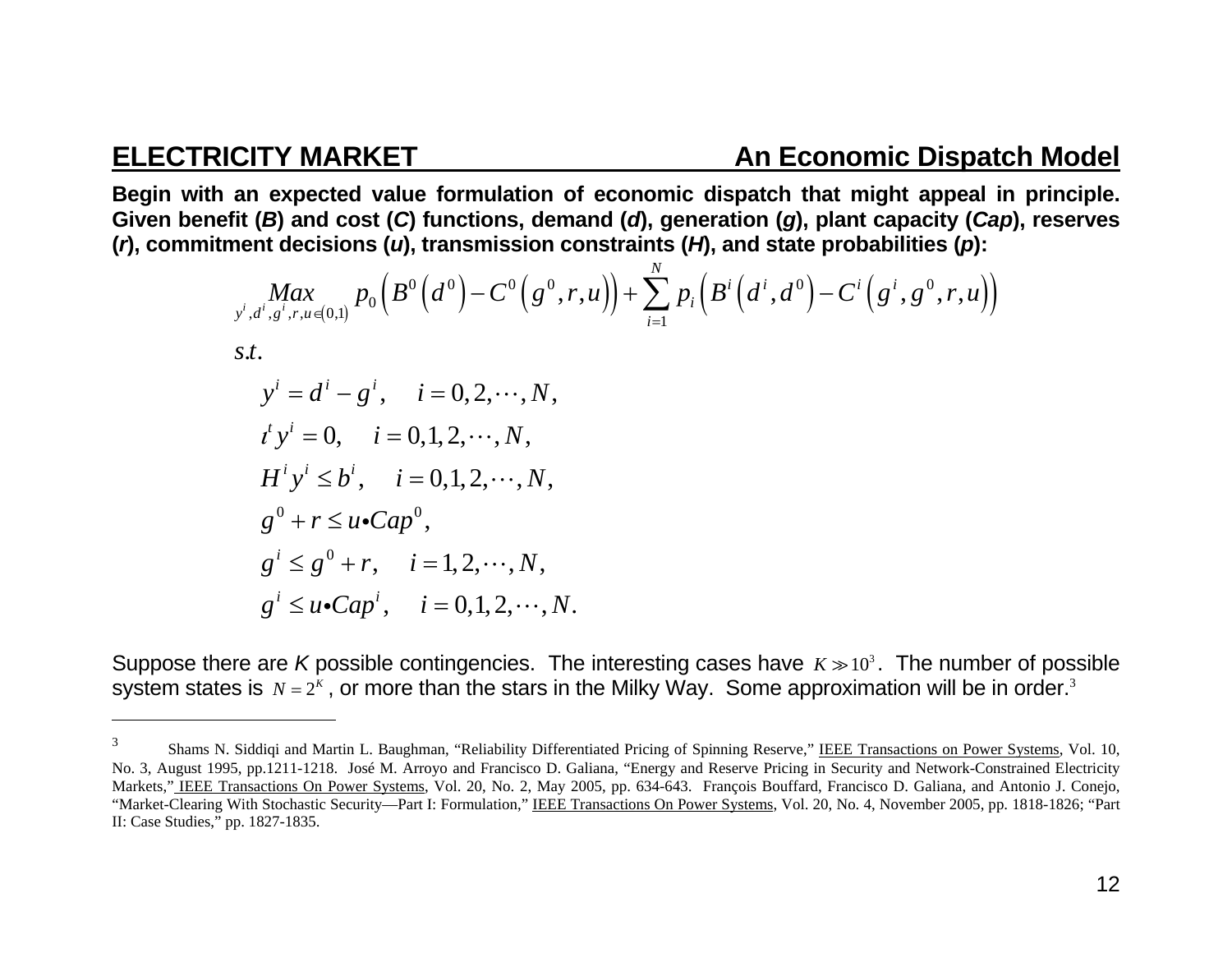### **ELECTRICITY MARKET A Workable Economic Dispatch Model**

**The model presented here is a one-period DC-load model with co-optimization of reserves and energy. The dispatch is set at the beginning of the period must include some operating reserves that could deal with uncertain events over the period.** 

| Here the various variables and functions include:                    | The stylized economic dispatch model is:                                                                 |  |  |  |
|----------------------------------------------------------------------|----------------------------------------------------------------------------------------------------------|--|--|--|
| $d$ : Vector of locational demands                                   | <i>Max</i> $B(d) - C_R(g_R) - C_{NR}(g_{NR}) + R_I(r_R^0) + R_{II}(r_{NS}^0)$                            |  |  |  |
| Vector of locational responsive generation<br>$g_{R}$ :              | $d, g_R, g_{NR}, r_R^0, r_R, r_{NS}^0, r_{NS} \ge 0; y$                                                  |  |  |  |
| $r_{R}$ : Vector of locational responsive reserves                   | $d - g_R - g_{NR} = y$<br>Net Loads<br>$\rho$                                                            |  |  |  |
| $r_{\text{NS}}$ : Vector of locational non-spin reserves             | $i^{\prime}$ y = 0<br><b>Load Balance</b><br>$\lambda$                                                   |  |  |  |
| $r_{R}^{0}$ : Aggregate responsive reserves                          | <b>Transmission Limits</b><br>$Hy \le b$<br>$\mu$                                                        |  |  |  |
| $r_{\scriptscriptstyle{NS}}^0$ : Aggregate non-spin reserves         | <b>Responsive Capacity</b><br>$\theta_{\scriptscriptstyle R}$<br>$g_R + r_R \leq K_R$                    |  |  |  |
|                                                                      | (1)<br>$g_{_{NR}} \leq K_{_{NR}}$<br><b>Generation Only Capacity</b><br>$\theta_{\scriptscriptstyle NR}$ |  |  |  |
| $g_{_{NR}}$ : Vector of locational generation not providing reserves | Non-Spin Capacity<br>$\theta_{NS}$<br>$r_{_{NS}} \leq K_{_{NS}}$                                         |  |  |  |
| $B(d)$ : Benefit function for demand                                 | $i^t r_p = r_p^0$<br><b>Responsive Reserves</b><br>$\mathcal{Y}_R$                                       |  |  |  |
| $C_k(g_k)$ : Cost function for generation offers                     | $i^t r_R + i^t r_{NS} = r_{NS}^0$<br>Non-Spin Reserves<br>$\mathcal{V}_{NS}$                             |  |  |  |
| $K_k$ : Generation Capacity                                          | $r_R \leq r_R^{\max}$<br><b>Responsive Ramp Limit</b><br>$\eta_{R}$                                      |  |  |  |
| $R_k(r_k)$ : Reserve value function integrating demand curves        | $r_{_{NS}} \leq r_{_{NS}}^{\max}$<br>Non-Spin Ramp Limit<br>$\eta_{NS}$ .                                |  |  |  |
| $r_{\scriptscriptstyle L}^{\rm max}$ :<br>Maximum Ramp Rate          |                                                                                                          |  |  |  |
| $H, b$ : Transmission Constraint Parameters                          |                                                                                                          |  |  |  |
| Vector of ones.<br>$i$ :                                             |                                                                                                          |  |  |  |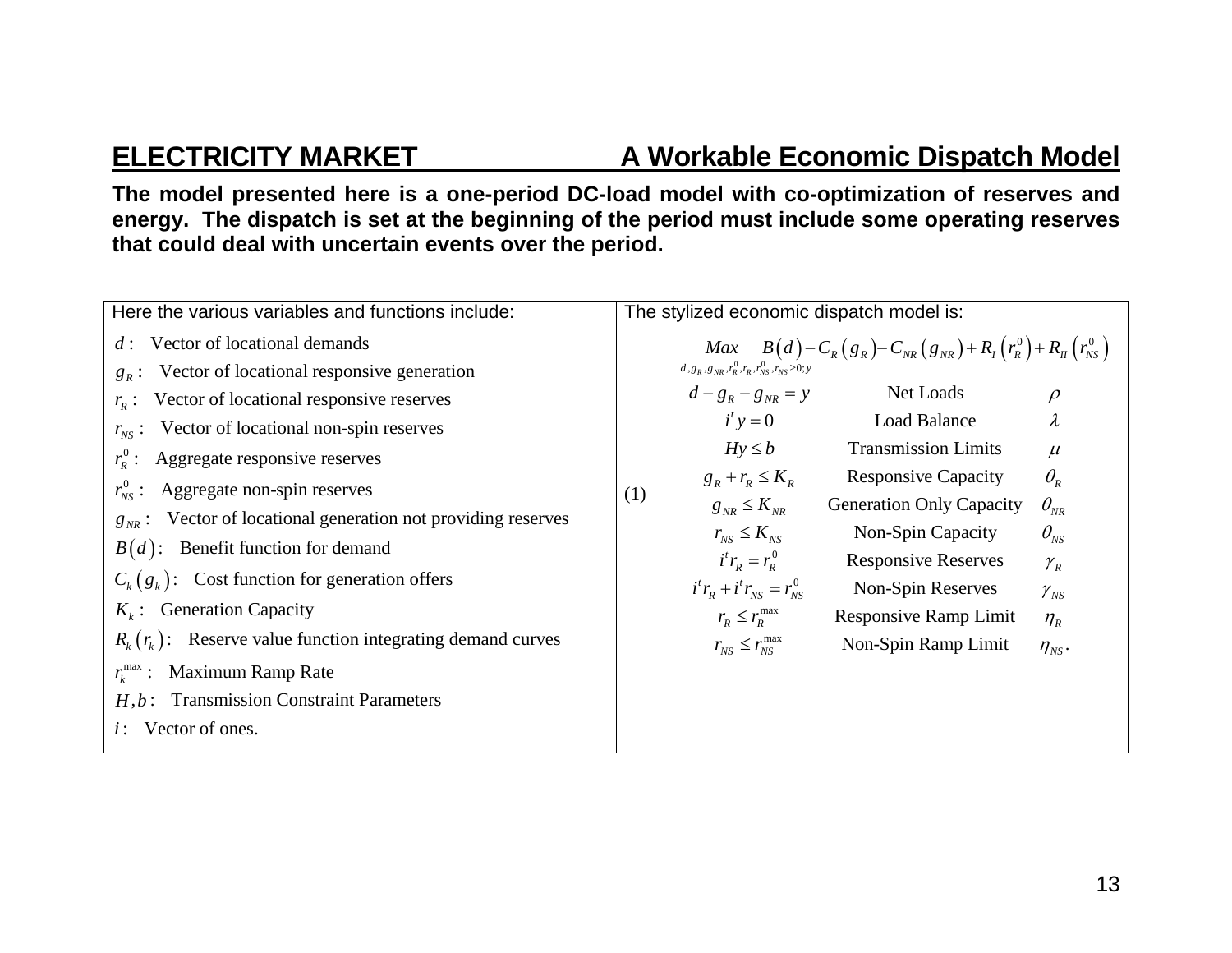### **ELECTRICITY MARKET CONSUMING CONSUMING CONSUMING CONSUMING CONSUMING CONSUMING CONSUMING CONSUMING CONSUMING CONSUMING CONSUMING CONSUMING CONSUMING CONSUMING CONSUMING CONSUMING CONSUMING CONSUMING CONSUMING CONSUMING CO**

**An interpretation of the prices follows from analysis of the dual variables and the complementarity conditions. For an interior solution, the locational prices are equal to the demand prices for load.** 

$$
(2) \qquad \rho = \nabla B(d).
$$

The same locational prices connect to the system lambda and the cost of congestion for the binding transmission constraints in the usual way.

$$
(3) \qquad \rho = \lambda i + \mu^t H.
$$

In addition, the locational prices equate with the marginal cost of generation plus the cost of scarcity.

$$
(4) \qquad \rho = \nabla C_R(g_R) + \theta_R.
$$

A similar relation applies for the value of non-reserve related generation.

$$
(5) \qquad \rho = \nabla C_{NR} (g_{NR}) + \theta_{NR}.
$$

The marginal value of responsive reserves connects to the scarcity costs of capacity and ramping limits.

(6) 
$$
\theta_R + \eta_R = \gamma_R i + \gamma_{NS} i = \frac{dR_I(r_R^0)}{dr} i + \frac{dR_H(r_{NS}^0)}{dr} i.
$$

The corresponding marginal value of non-spin reserves reflects the scarcity value for capacity and ramping limits.

(7) 
$$
\theta_{NS} + \eta_{NS} = \gamma_{NS} i = \frac{dR_{II}(r_{NS}^0)}{dr} i.
$$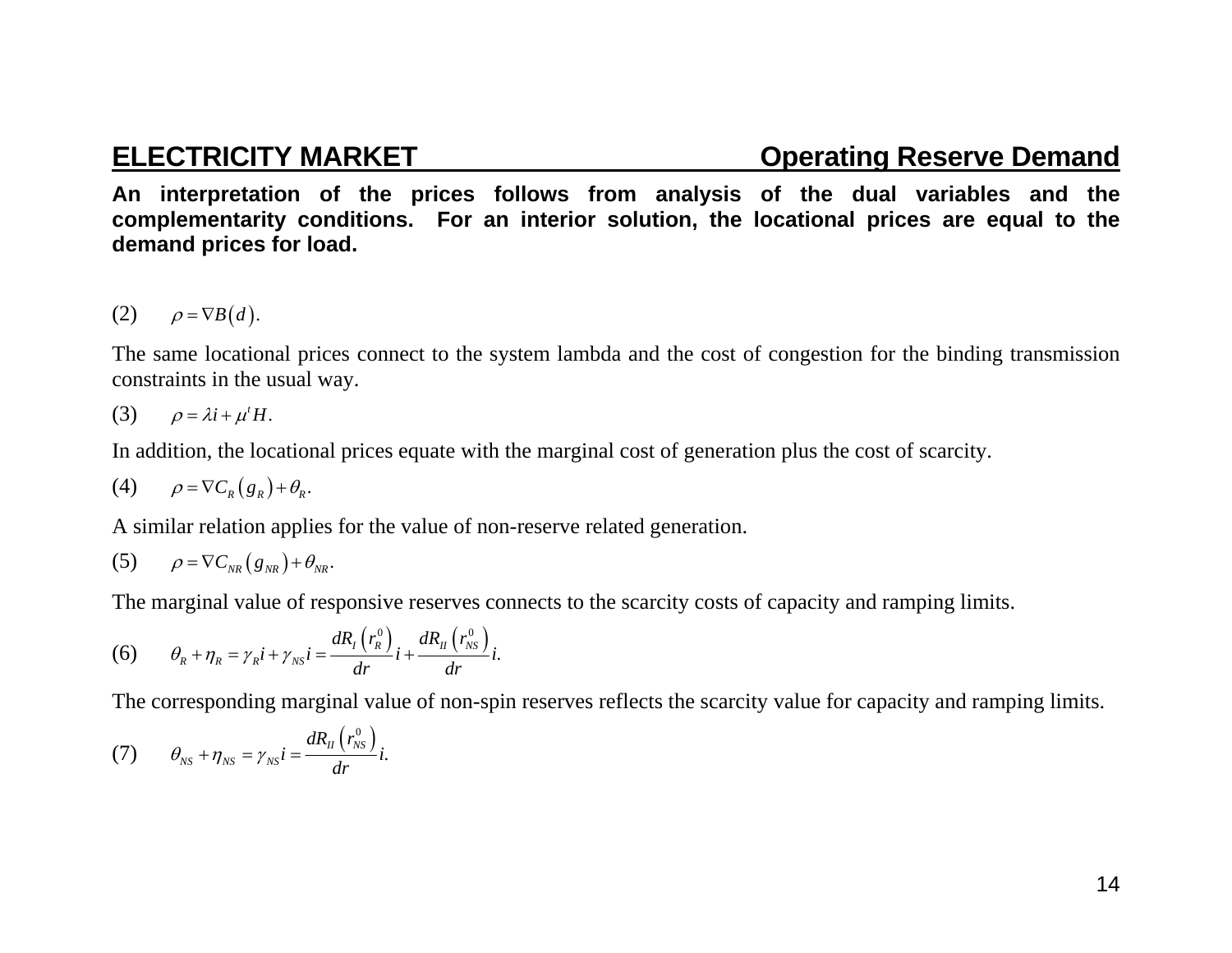### **ELECTRICITY MARKET CONSUMING CONSUMING CONSUMING CONSUMING CONSUMING CONSUMING CONSUMING CONSUMING CONSUMING CONSUMING CONSUMING CONSUMING CONSUMING CONSUMING CONSUMING CONSUMING CONSUMING CONSUMING CONSUMING CONSUMING CO**

**The assumption of a benefit function for reserves simplifies the analysis. The derivative of the reserve benefit defines an operating reserve demand curve. The basic framework approximates the complex problem with a wide range of uncertainties.** 

- **Single Period Model.** A static representation of the underlying dynamic problem. A building block for a multi-period framework.
- **Deterministic Representation.** The single period dispatch formulation based on bids, offers, and expected network conditions.
- **Security Constrained.** The dispatch model includes n-1 contingency constraints to preclude cascading failures.
- **Ex Ante Dispatch.** The dispatch is determined before uncertainty revealed.
- **Administrative Balancing.** Uncertain events treated according to administrative rules to utilize operating reserves to maintain system balance and minimize load curtailments.
- **Expected Value for Reserves.** The reserve benefit function represents the expected value of avoiding involuntary load curtailments and similar emergency actions.
- **Consistent Prices.** The ex ante model co-optimizes the dispatch of energy and reserves and produces a consistent set of prices for the period.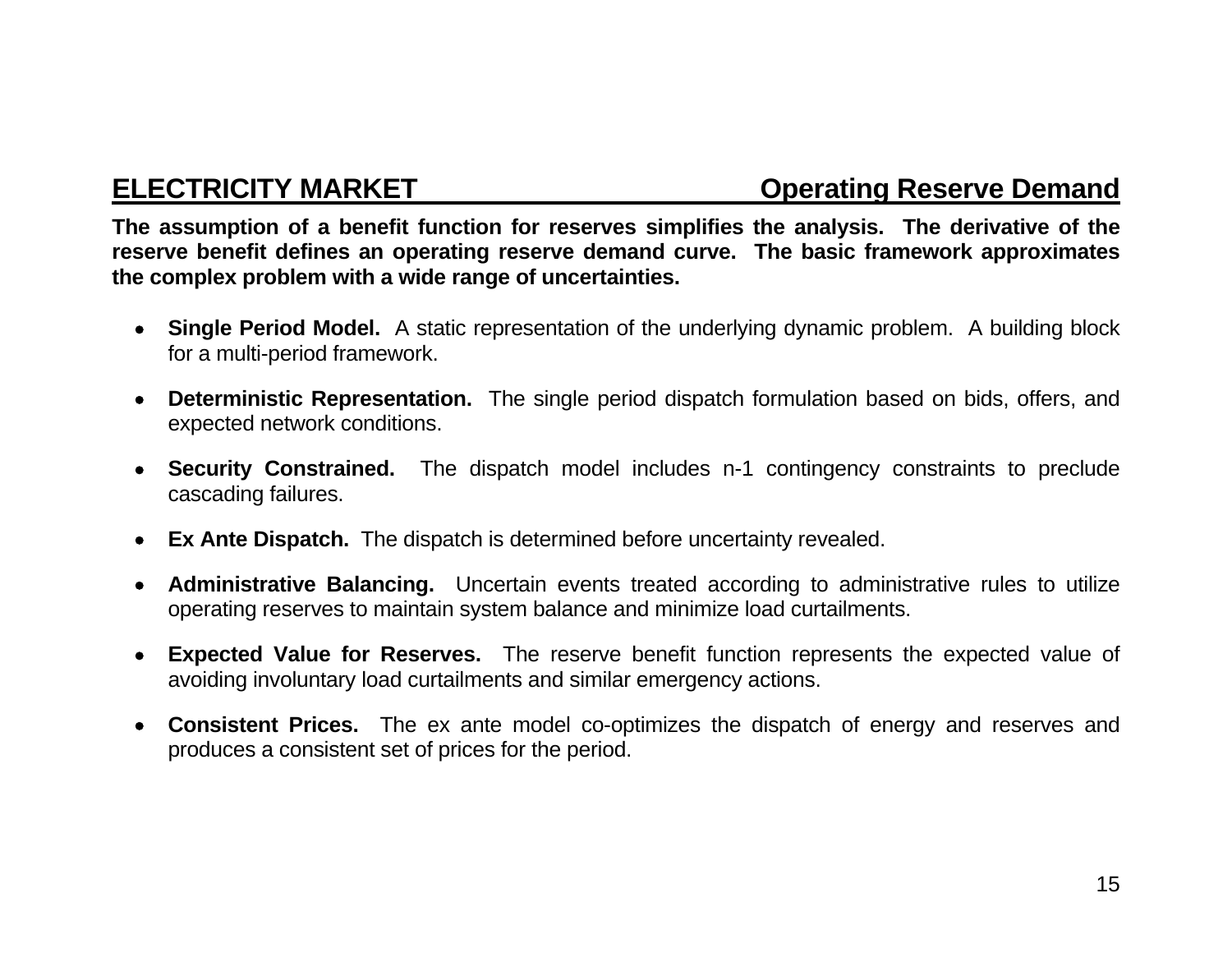**The assumption of a benefit function for reserves simplifies the analysis. Here, a derivation of a possible approximation of a reserve benefit function provides a background for describing the form of an Operating Reserve Demand Curve (ORDC).** 

Let  $f(x)$ be the probability of net load change. Treat net load change  $x$  and use of reserve,  $\delta_{x}$  , to avoid involuntary curtailment. Reserves protect against involuntary load curtailment at the value of lost load (VOLL).

|     | Max $B(d) - C_R(g_R) - C_{NR}(g_{NR}) + \sum (VOLLi^t \delta_x - (C_R(g_R + \delta_x) - C_R(g_R))) f(x)$<br>$d$ , $g_R$ , $g_{NR}$ , $r_R$ , $\delta_x{\ge}0;y$ | $x\geq 0$                       |                                 |
|-----|-----------------------------------------------------------------------------------------------------------------------------------------------------------------|---------------------------------|---------------------------------|
| (8) | $d - g_R - g_{NR} = y$                                                                                                                                          | Net Loads                       | $\Omega$                        |
|     | $i^{\prime}$ y = 0                                                                                                                                              | <b>Load Balance</b>             | λ                               |
|     | $Hy \le b$                                                                                                                                                      | <b>Transmission Limits</b>      | $\mu$                           |
|     | $g_R + r_R \leq K_R$                                                                                                                                            | <b>Responsive Capacity</b>      | $\theta_{\scriptscriptstyle R}$ |
|     | $i^{\prime}\delta_{x} \leq x, \forall x$                                                                                                                        | <b>Responsive Utilization</b>   | $\mathcal{Y}_x$                 |
|     | $\delta_{\rm r} \leq r_{\rm R}$ , $\forall x$                                                                                                                   | Responsive Limit                | $\varphi_{\mathbf{x}}$          |
|     | $g_{_{NR}} \leq K_{_{NR}}$                                                                                                                                      | <b>Generation Only Capacity</b> | $\theta_{_{NR}}$ .              |

After some simplification for a system wide reserve requirement, *<sup>r</sup>*, we obtain the approximation:

(9) 
$$
\rho \approx \nabla C_R(g_R) + (VOLL - \partial \hat{C}_R(i^t g_R))(1 - F(r))i.
$$

Here  $1 - F(r) = L \omega p(r) =$  Probability (Net Load Change  $\geq r$ ), is the loss of load probability. The result is an easy calculation in the term  $(VOLL - \partial \hat{C}_R(i^t g_R))Lolp(r)$  in (9), which is the scarcity price defining the ORDC.

16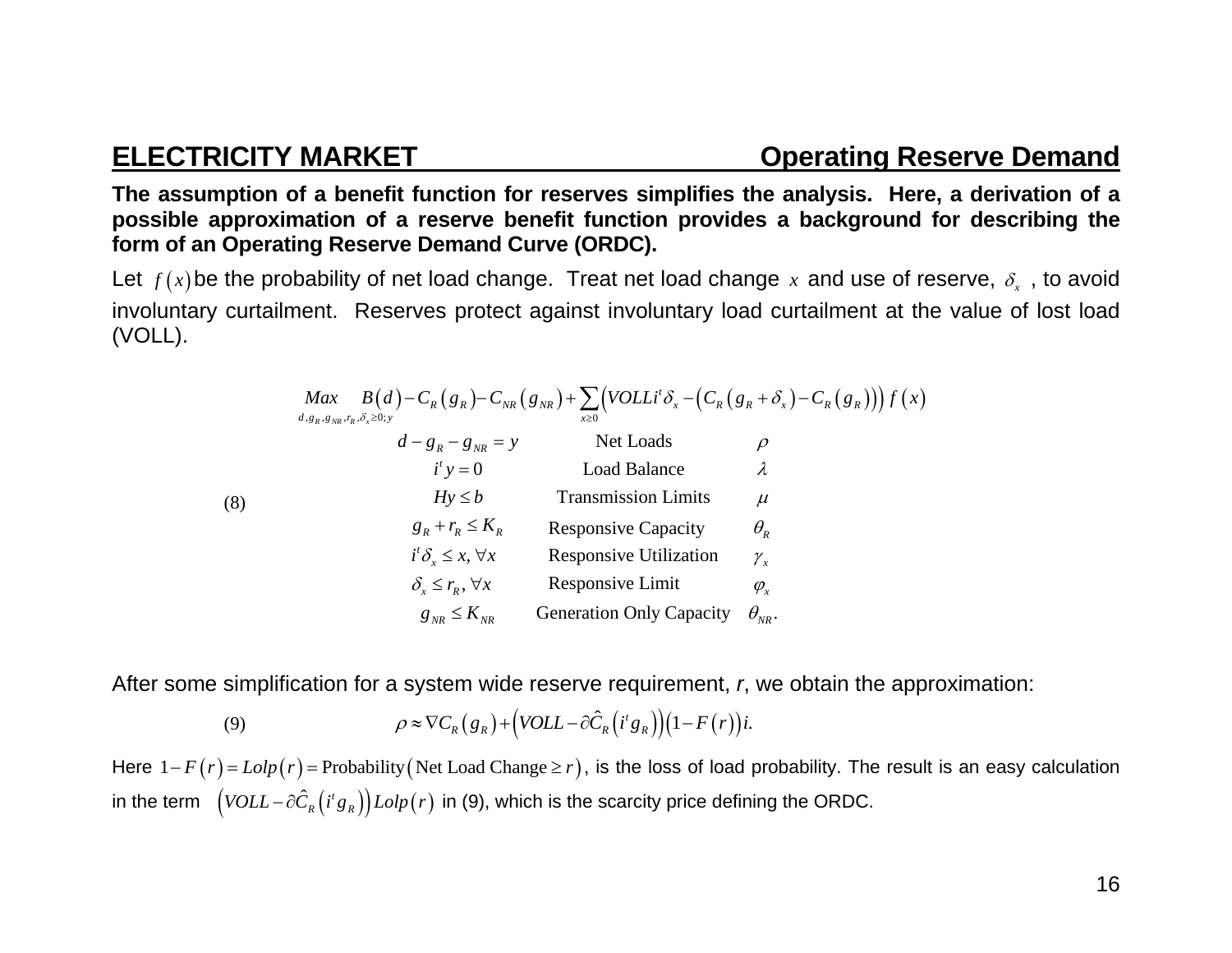### **ELECTRICITY MARKET CONSUMING CONSUMING CONSUMING CONSUMING CONSUMING CONSUMING CONSUMING CONSUMING CONSUMING CONSUMING CONSUMING CONSUMING CONSUMING CONSUMING CONSUMING CONSUMING CONSUMING CONSUMING CONSUMING CONSUMING CO**

**Operating reserve demand is a complement to energy demand for electricity. The probabilistic demand for operating reserves reflects the cost and probability of lost load.<sup>4</sup>**

### Example Assumptions

| Expected Load (MW)<br>Std Dev %<br><b>Expected Outage %</b> | 34000<br>1.50%<br>0.45% |
|-------------------------------------------------------------|-------------------------|
| Std Dev %                                                   | 0.45%                   |
| <b>Expected Total (MW)</b>                                  | 153                     |
| Std Dev (MW)                                                | 532.46                  |
| VOLL (\$/MWh)                                               | 10000                   |

Under the simplifying assumptions, if the dispersion of the LOLP distribution is proportional to the expected load, the operating reserve demand is proportional to the expected load.



<sup>4 &</sup>quot;For each cleared Operating Reserve level less than the Market-Wide Operating Reserve Requirement, the Market-Wide Operating Reserve Demand Curve price shall be equal to the product of (i) the Value of Lost Load ("VOLL") and (ii) the estimated conditional probability of a loss of load given that a single forced Resource outage of 100 MW or greater will occur at the cleared Market-Wide Operating Reserve level for which the price is being determined. ... The VOLL shall be equal to \$3,500 per MWh." MISO, FERC Electric Tariff, Volume No. 1, Schedule 28, January 22, 2009, Sheet 2226.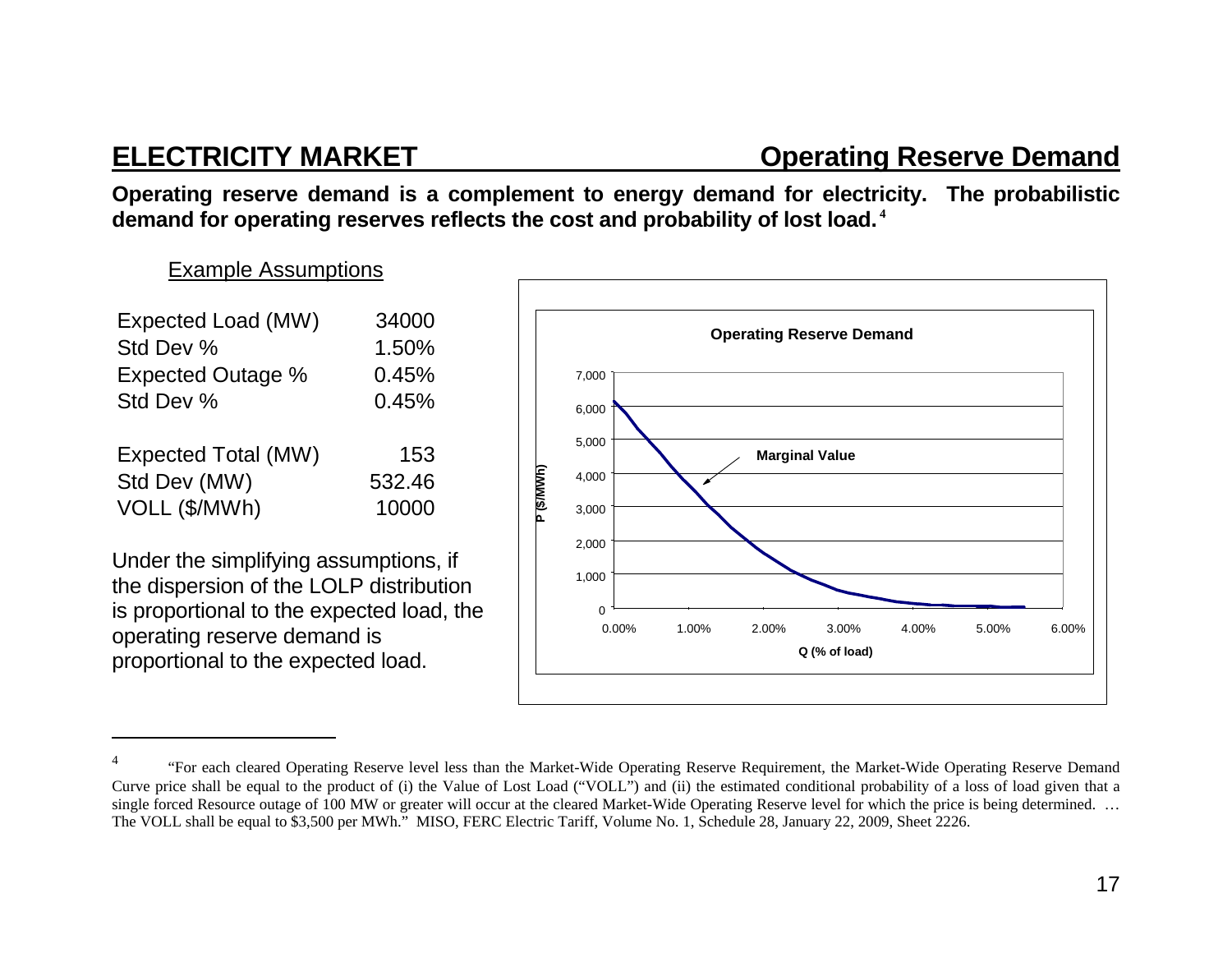### **ELECTRICITY MARKET CONSUMING CONSUMING RESERVE Demand**

**The deterministic approach to security constrained economic dispatch includes lower bounds on the required reserve to ensure that for a set of monitored contingencies (e.g., an n-1 standard) there is sufficient operating reserve to maintain the system for an emergency period.** 

Suppose that the maximum generation outage contingency quantity is  $r_{Min}(d^0, g^0, u)$ . Then we would have the constraint:

$$
r \geq r_{Min}(d^0, g^0, u).
$$

In effect, the contingency constraint provides a vertical demand curve that adds horizontally to the probabilistic operating reserve demand curve.

If the security minimum will always be maintained over the monitored period, the marginal price at r=0 applies. If the outage shocks allow excursions below the security minimum



during the period, the reserve price starts at the security minimum.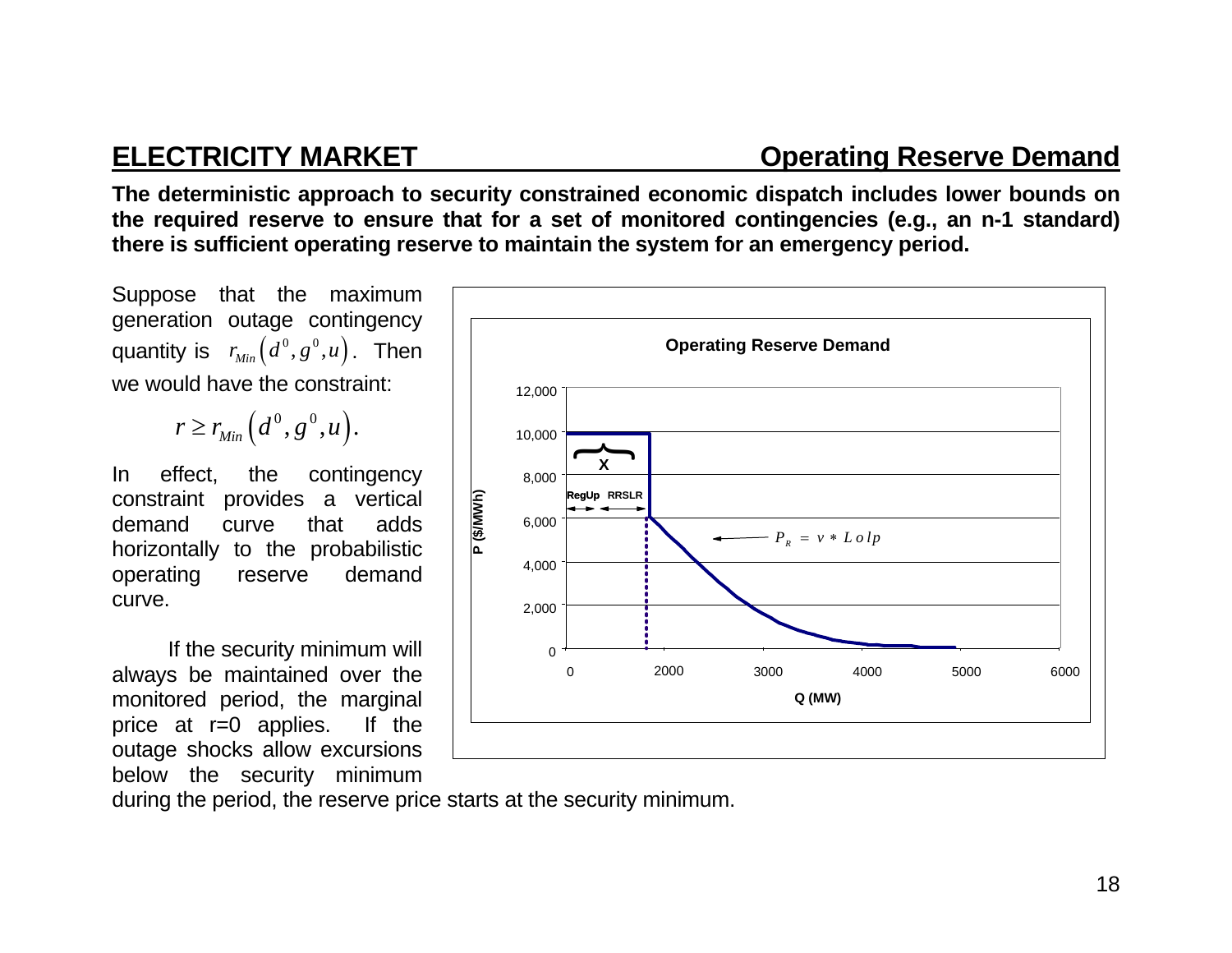## **ELECTRICITY MARKET CONSUMING CONSUMING CONSUMING CONSUMING TYPES**

**Multiple types of operating reserves exist according to response time. A nested model divides the period into consecutive intervals. Reserve schedules set before the period. Uncertainty revealed after the start of the period. Faster responding reserves modeled as available for subsequent intervals. The operating reserve demand curves apply to intervals and the payments to generators include the sum of the prices for the available intervals.** 

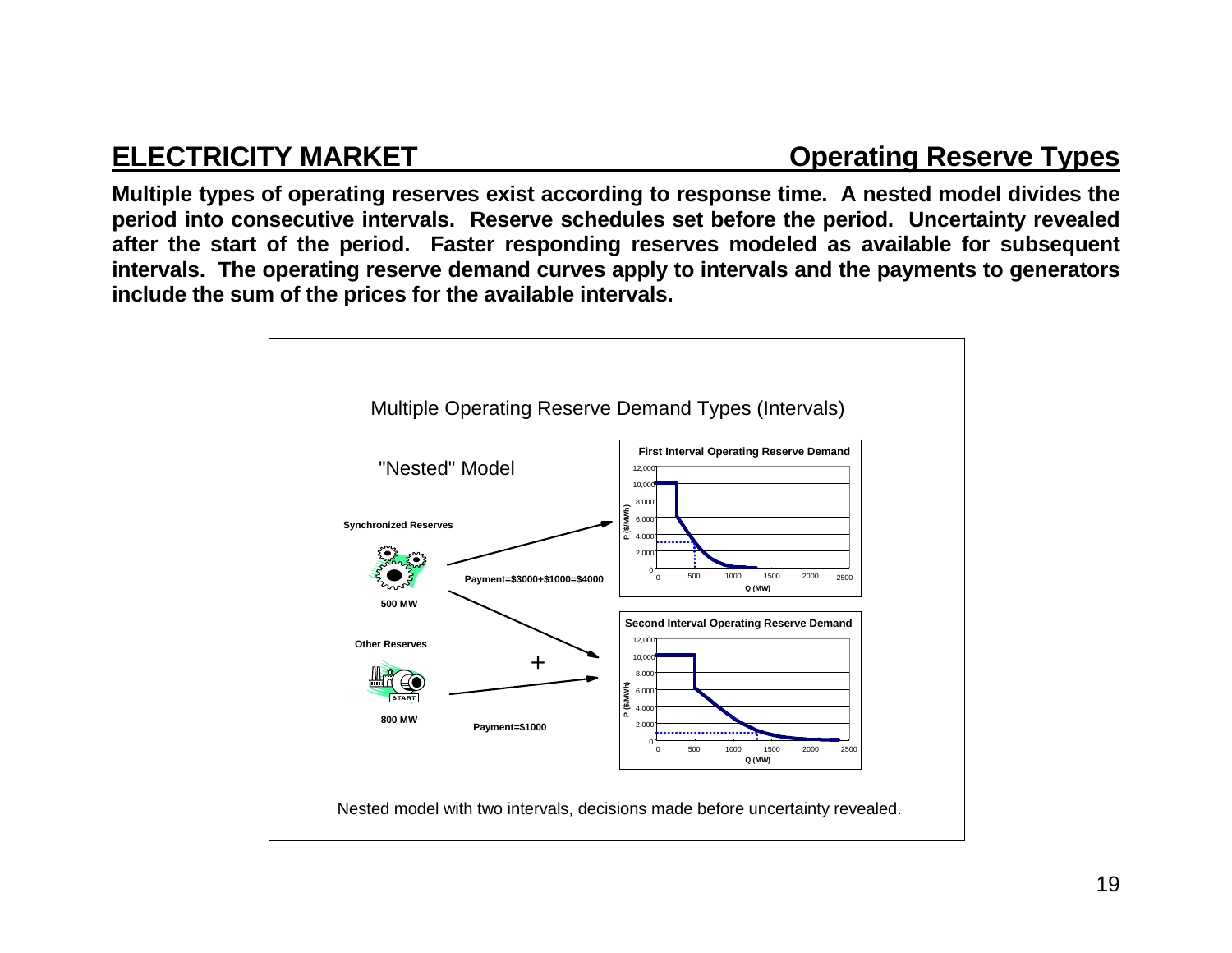**An interesting question is the frequency of different reserve levels and the interaction with the operating reserve demand curve. This will determine the scarcity price duration curve.** 

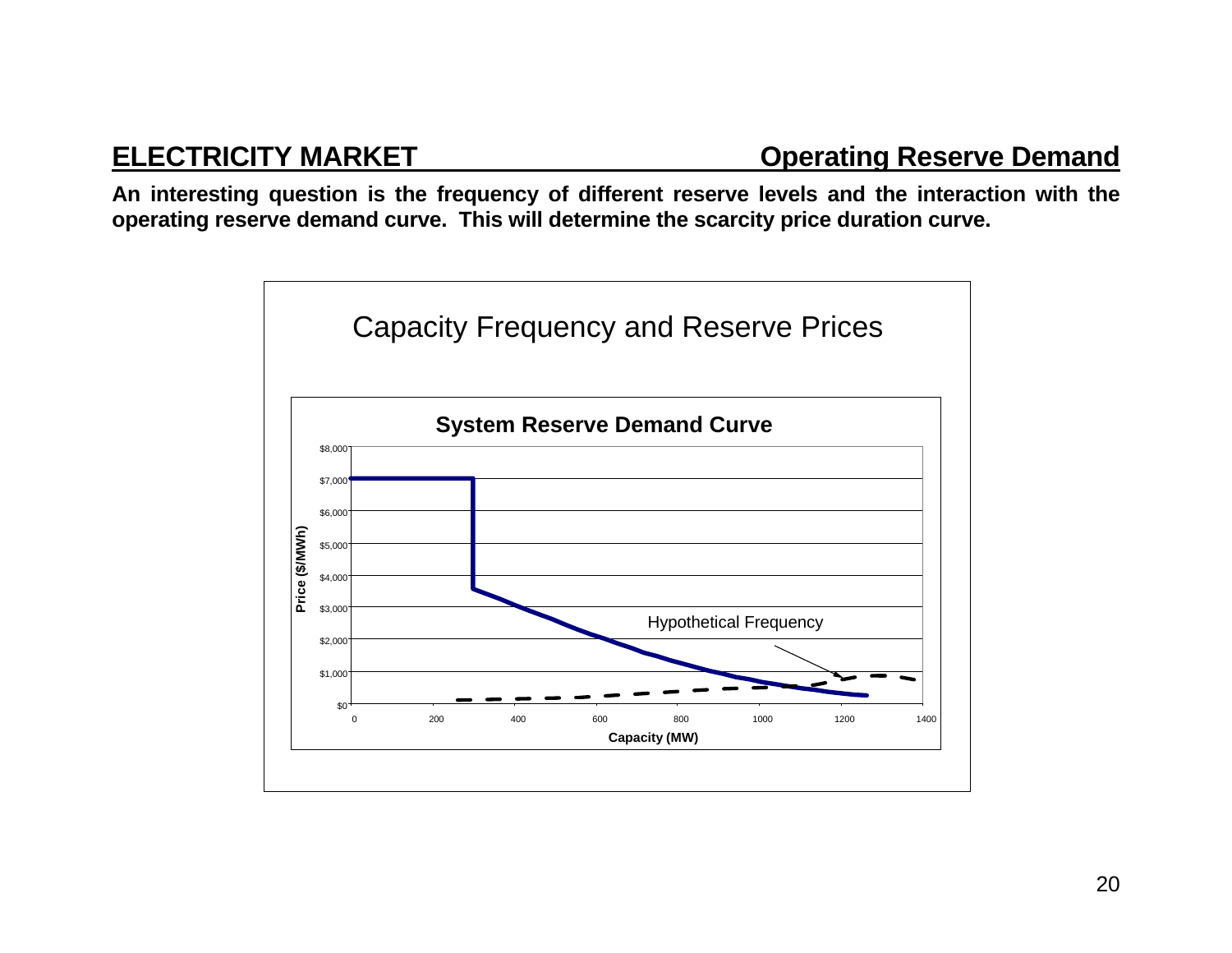**As a transition to full implementation with co-optimization, pricing and settlements for real time energy and operating reserves, ERCOT could adapt the existing dispatch model to approximate the scarcity price and incorporate an operating reserve demand curve in energy prices.** 

- $\bullet$  **Focus on Aggregate Capacity, Energy and Reserves.** The real-time dispatch would include a model to incorporate the tradeoff between reserves and energy.
- $\bullet$  **Incorporate Aggregate Scarcity Price in Energy.** The real-time price for energy would include the scarcity price as the opportunity costs of reserves.
- $\bullet$  **Modify the Real-Time Settlements System.** Pay for operating reserves provided in real time, net of obligations from day-ahead.
- $\bullet$  **Continue Day-Ahead Market Co-optimization.** Day-ahead procurement of operating reserves would be continued, with expected real-time conditions driving virtual offers. This could include a day-ahead version of the operating reserve demand curve.
- $\bullet$  **Develop Real-Time Co-optimization.** ERCOT would develop software and protocols for later implementation of full real-time reserve pricing and settlements.